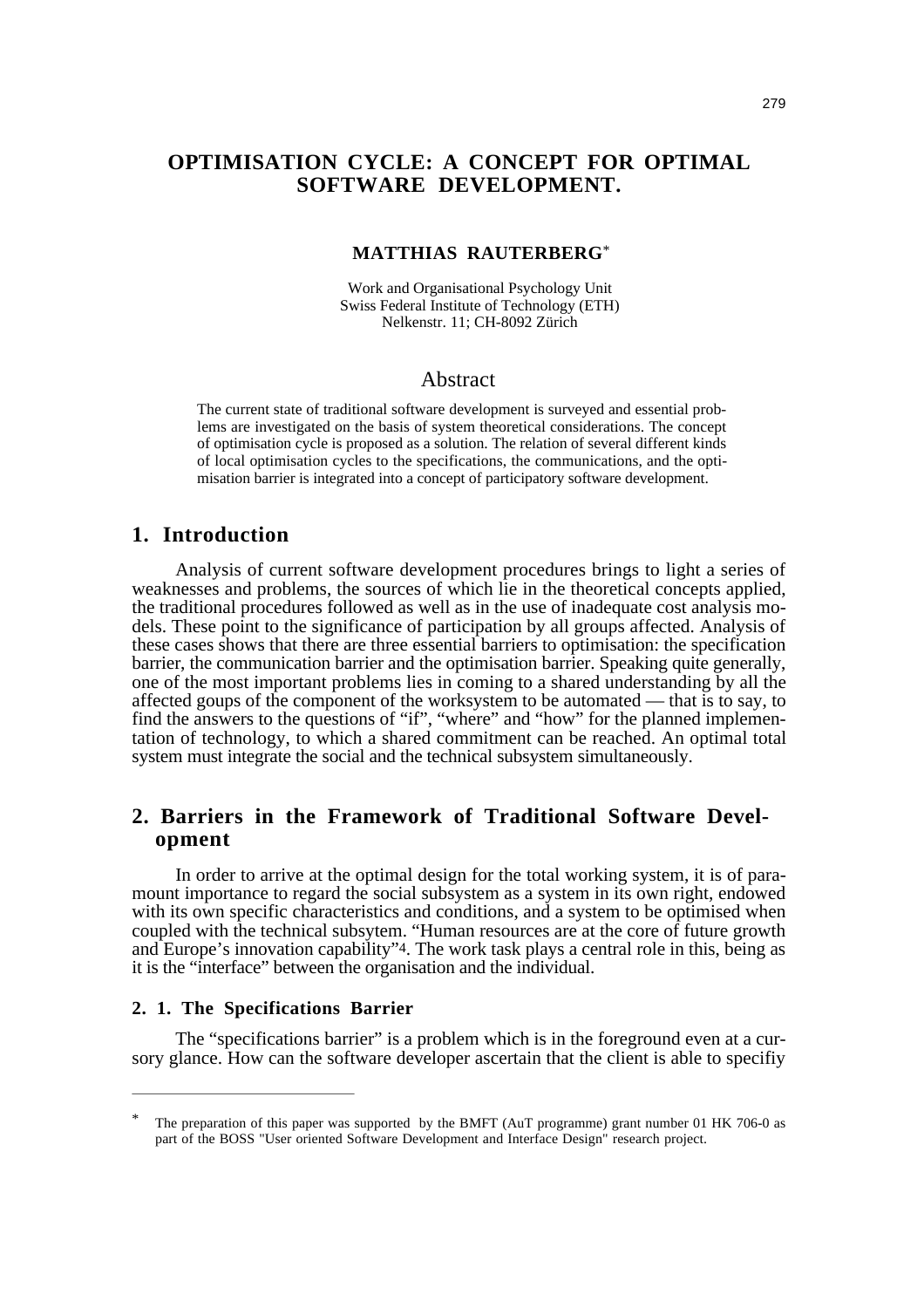the requirements for the subsystem to be developed in a complete and accurate way which will not be modified while the project is being carried out? The more formal and detailed the medium used by the client to formulate requirements, the easier it is for the software developer to incorporate these into an appropriate software system. But this presumes that the client has command of a certain measure of expertise. However, the client is not prepared to acquire this before the beginning of the software development process. It is therefore necessary to find and implement other ways and means, using from informal through semi-formal to formal specification methods. It would be a grave error with dire consequences to assume that clients — usually people from the middle and upper echelons of management — are able to provide pertinent and adequate information on all requirements for an interactive software system.

#### **2. 2. The Communications Barrier**

The communications barrier between applier, user and end-user on the one hand and the software developer on the other is essentially due to the fact that "technical intelligence" is only inadequately imbedded in the social, historical and political contexts of technological development8. Communication between those involved in the development process can allow non-technical facts to "slip through the conceptual net of specialised technical language, which therefore restricts the social character of the technology to the functional and instrumental"8. Every technical language not only dominates the concrete process of communication in the speciality concerned, but also determines the cognitive structures underlying it. The application-oriented jargon of the user flounders on the technical jargon of the developer. This "gap" can only be bridged to a limited extent by purely linguistic means, because the fact that their semantics is conceptually bound makes the ideas applied insufficiently sharp. To overcome this fuzziness requires creating jointly experienced, perceptually shared contexts. Beyond verbal communication, visual means are the ones best suited to this purpose. The stronger the perceptual experience one has of the semantic context of the other, the easier it is to overcome the communications barrier.

#### **2. 3. The Optimisation Barrier**

As a rule, software development is a procedure for optimally designing a product with interactive properties for supporting the performance of work tasks. Software development is increasingly focussing attention on those facets of application-oriented software which are unamenable to algorithmic treatment. While the purely technical aspects of a software product are best dealt with by optimisation procedures attuned primarily to a technical context, the non-technical context of the application environment aimed at requires the implementation of optimisation procedures of a different nature. Optimisation means utilising all (even only limitedly available) means within the context of an economical, technical and social process in such a way that the best result is achieved under the given constraints. It would be false indeed to expect that at the outset of a larger reorganisation of a work system any single group of persons could have a complete, pertinent and comprehensive view of the ideal for the work system to be set up. Only during the analysis, evaluation and planning processes can the people involved develop an increasingly clear picture of what it is that they are really striving for. This is basically why the requirements of the applier sometimes seem to "change" — they do not really change but simply become concrete within the anticipated boundaries. This process of concretisation should be allowed to unfold as completely, as pertinently and as inexpensively as possible. Completeness can be reached by making sure that each affected group of persons is involved at least through representatives. Iterative, interactive progress makes the ideal concept increasingly concrete.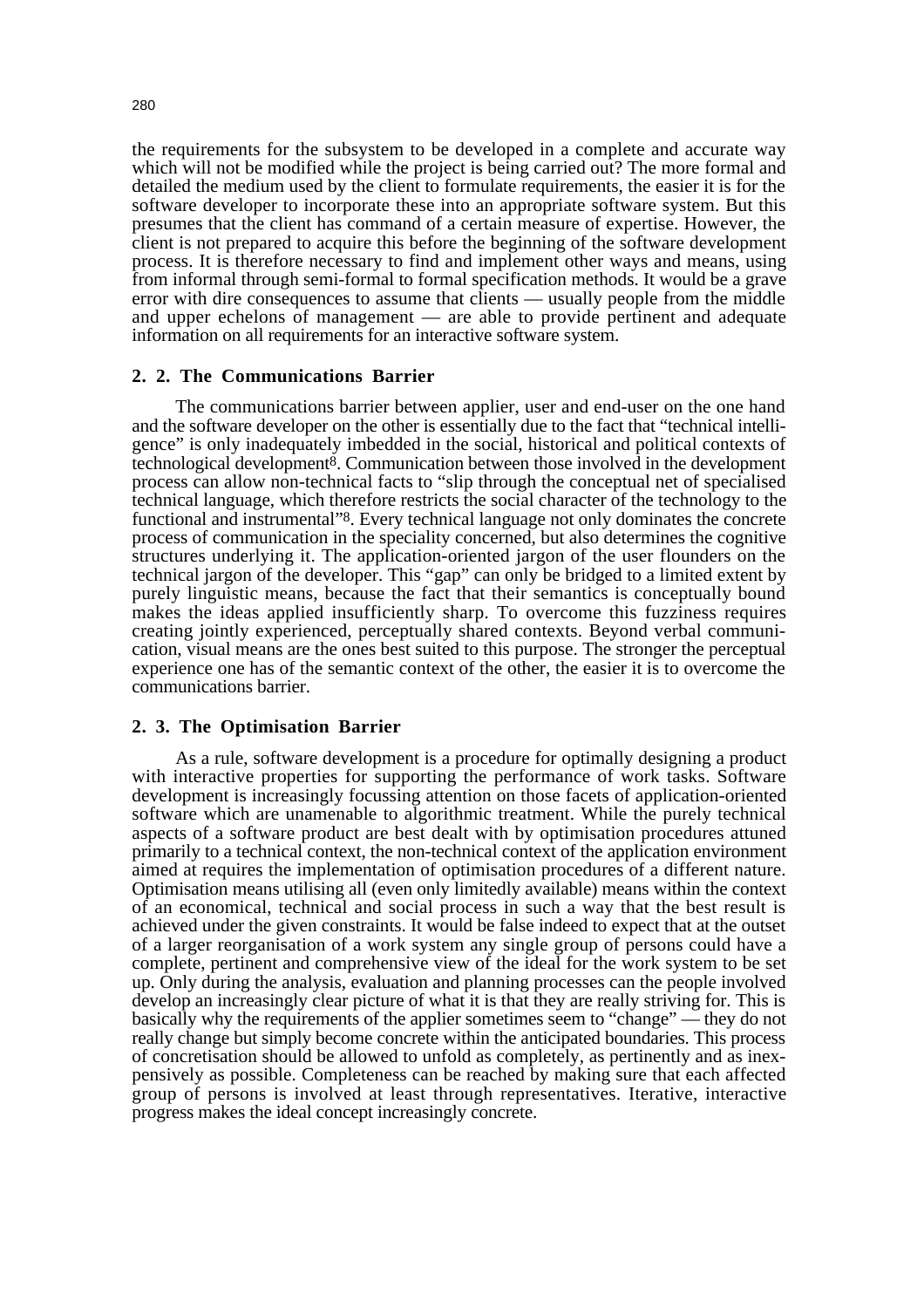# **3. Overcoming the Barriers**

Sufficient empirical evidence has accumulated by now to show that task and user oriented procedures in software development not only bring noticeable savings in costs, but also significantly improve the software produced1, 6, 10, 11, 14. How then, can the three barriers mentioned above be overcome?

#### **3. 1. The Optimisation Cycle**

Systems theory distinguishes between "control" (i. e. "feed forward" or "open loop" control systems) and "regulation" (i. e. "feedback" or "closed loop" control systems). The following are minimum conditions in the case of "control" for the output to adjust as intended to the reference input: "(1) precise knowledge of the response of the system being controlled on the one hand and the output and interference on the other; (2) precise knowledge of those quantities whose effect on the system is detrimental to the intended influence (interference or perturbance, such as technical feasibility, etc.); if the system has a response delay, then a prognosis is needed for these interferences at least for the period of the delay; (3) knowledge of procedures for deriving controller output from such information. These conditions are hardly ever met in practice! That is why it is constantly necessary to supplement or replace control by regulation."13. The application of the highly effective "regulation" control principle actually only requires a knowledge of those controller outputs of the test component which steer the provisional ouput of the action component in the desired direction (see Fig. 1). "In regulation, the control apparatus takes into account the results of the control procedure. There is thus a feedback from the output of the regulated system to the input of the regulating one."13.





The distinction between boundary constraints on the one hand and interference on the other is that the boundary constraints are deliberately and purposefully set (e. g. development costs, duration of project, etc.), whereas interference is unintentional and unanticipated. We designate the "Test-Action- Cycle" as *optimisation cycle*. An important dimension of the optimisation cycle is its *length*, i. e. the time required to complete the cycle once. Depending on the nature of the activity and the testing, the length can be anything from a matter of a few seconds to up to possibly several years. The longer this period, the more costly the optimisation cycle. It is the aim of user-oriented software devel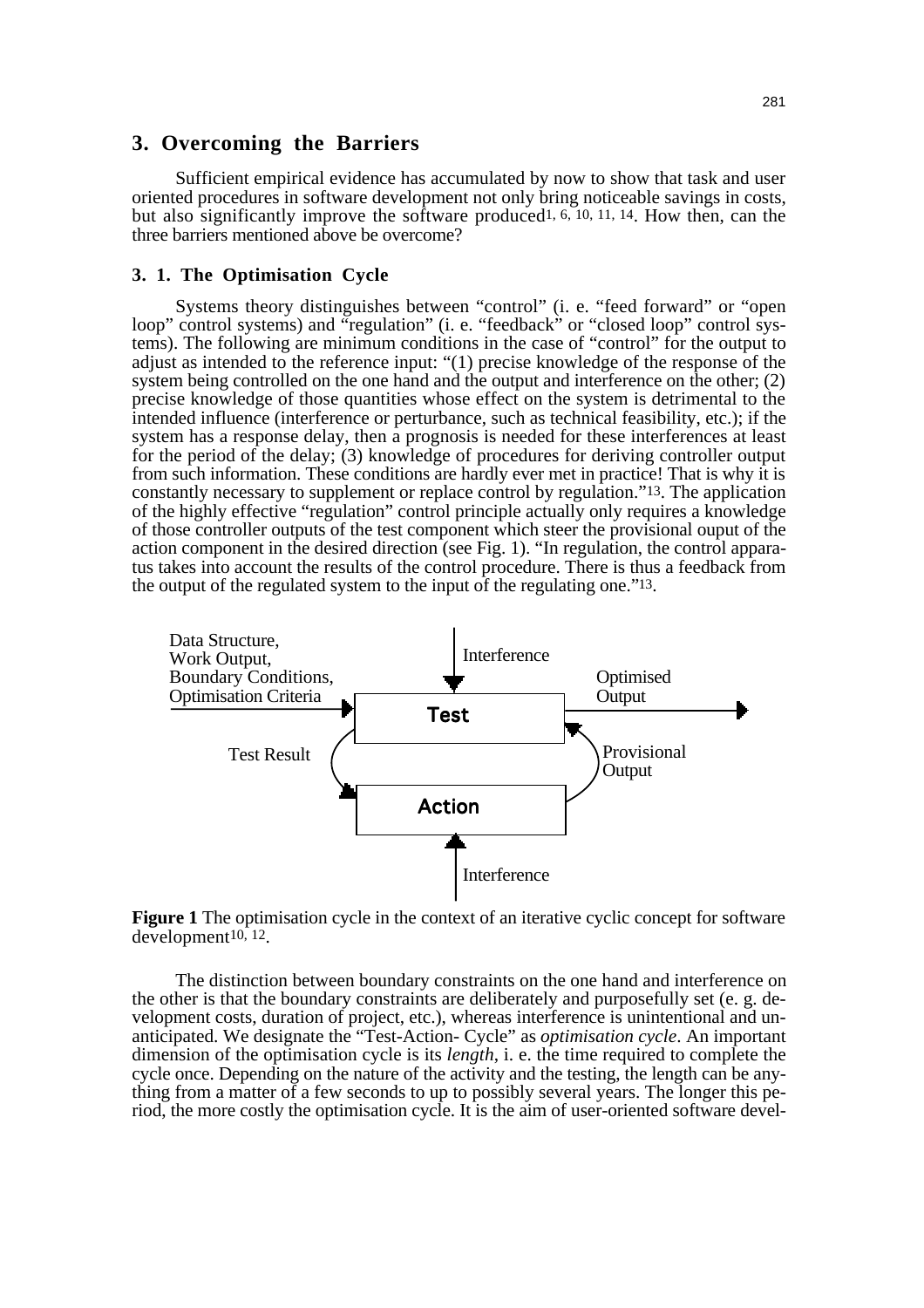opment to incorporate an as efficient optimisation cycle as possible into software development procedures6, 9.

If the general scheme of regulation is applied to software development, then the individual components of regulation are assigned as illustrated in Figure 1. The *optimisation criteria* are all relevant technical and social factors. Testing ascertains the extent to which the optimisation criteria are met, subject to the boundary constraints. The action taken could come from a range of extremely different procedures, methods or techniques. All of this depends on the nature of the work output. Interference could come from the three barriers discussed above as well as from technical and/or social problems in realising the project. It is frequently the case that control systems operate more economically than regulation systems for the same purpose — but only if the conditions mentioned above prevail! This is one of the most important reason why the attempt is made to come as close as possible to a particular control system, namely the "Waterfall Model". If, however, the barriers discussed above, are taken seriously, then we must determine those places in development processes at which optimisation cycles are indispensible.

#### **3. 2. The Analysis Phase**

The analysis phase is frequently the one most neglected. This is essentially due to the fact that methods and techniques need to be used primarily the way occupational and organisational sciences have developed and applied them7. Inordinately high costs incur from the troubleshooting required because the analysis was less than optimal. The time has come to engage ocupational and organisational scientists at the analysis stage who have been specially trained for optimal software development! Introducing task orientation within the framework of socio-technological system conception makes the following conditions indispensible15: 1. The employees must have control over the work process as well as the necessary means. 2. The structural features of the task must be such as to release in the working person the energy for completing or continuing the work. Task planning is therefore the focus of attention in the analysis phase. The five features "completeness", "variety of tasks", "opportunity for social interaction", "personal autonomy" and "opportunity for learning and development" must be striven for in order to suitably plan the tasks15. Two levels can be distinguished for the analysis of a given work system.

(1) Task Analysis The following concept of task and conditions analysis describes a step-by-step deepening analysis of tasks15. Task analysis is designed to help the draughting of organisational design proposals and is made up of seven steps: 1. Structuring of the production process and the plant environment. 2. Identification of the work process within the production process. 3. Listing the characteristics of the product to be produced or process to be controlled. 4. Analysis of the division of labour among the employees. 5. Rough description of the structure of the work tasks. 6. Determination of the objective degrees of freedom in performing tasks. 7. Determination of the frequency of repeated and of rare tasks per shift. The techniques applied include: document analysis, the observation interview, and the expert interview7.

(2) Analysis of Work Activities: Draughting recommendations for job (re-)design often makes an activity analysis unavoidable15. Such an analysis provides essential information on the modus, frequency of occurrence and time taken for the individual components of the activity. The following three steps must be observed: 1. Analysis of the course of the activity to determine the components involved. 2. Developing a system of categories for determining precisely the component activities. 3. Determination of the nature, frequency of occurrence and time taken for each individual activity component throughout the entire shift. While traditional software development partly includes a

282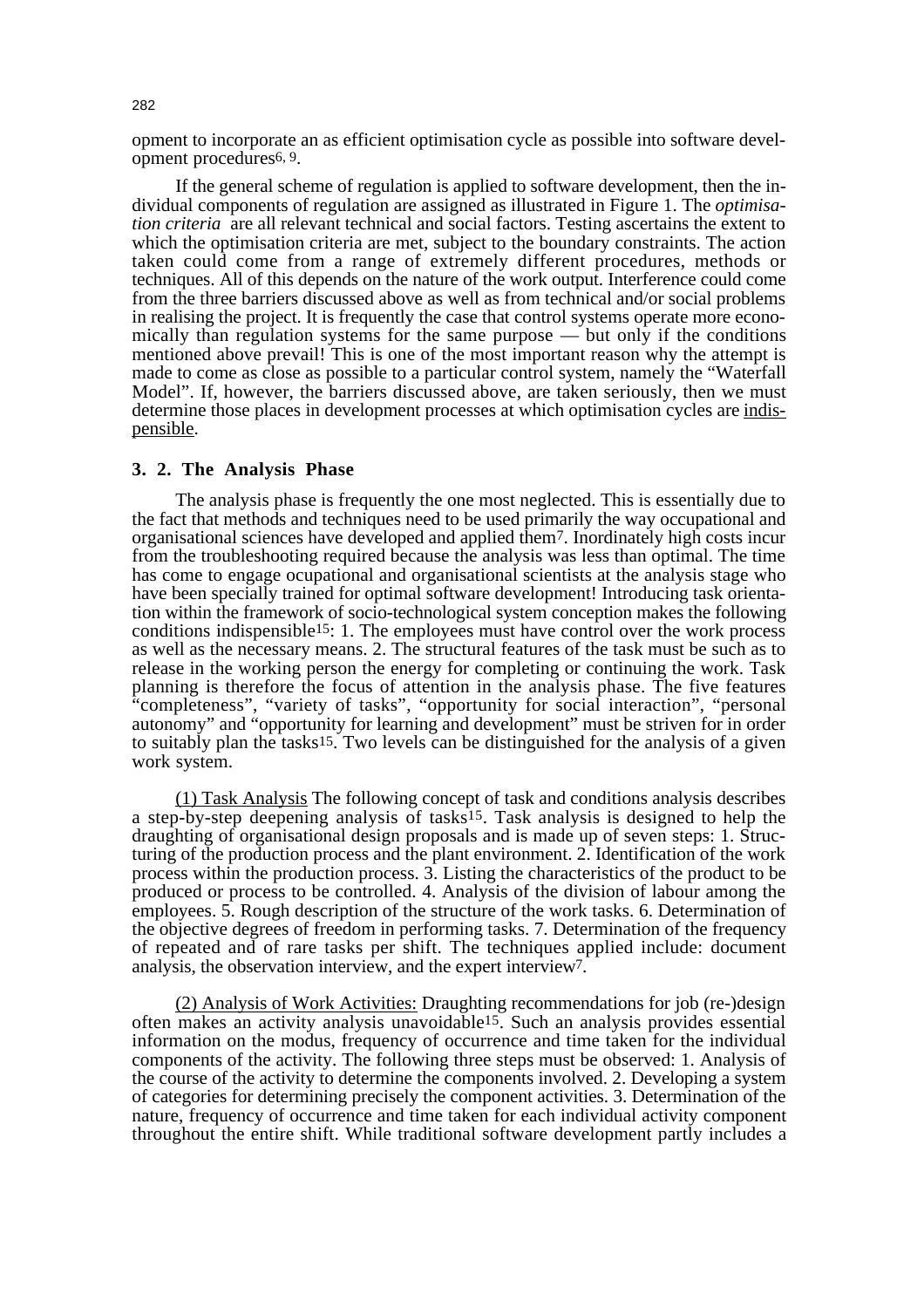global analysis of the tasks in the work system, analysis of work activities and their effects are largely excluded from consideration.

#### **3. 3. The Specification Phase**

Once the analysis of the work system to be optimised has been completed, the next stage is to mould the results obtained into implementable form. Methods of specification with high communicative value are recommended here.

(1) The Specification of the Organisational Interface: The first thing is to determine "if" and "where" it makes sense to employ modern technology. Although the view is still widely held that it is possible to use technology to eliminate the deficiencies of an organisation without questioning the structures of the organisation as a whole, the conclusion is nevertheless usually a false one. It is important to understand the work system as a living organisation, as a self-sustaining organism, which must develop and change in order to reach the organisational aims. The purpose of defining the organisational interface, from this point of view, is to improve the viability of the organisation with the help of modern technology. An unavoidable consequence is, that the necessary measures must be taken in such a way that the ease with which the employees can assimilate and adapt to the type of the organisation is maximised. The effects of the organisational measures taken can be assessed, for example, by means of the "Activity Evaluation System"15 or "Activity Evaluation System for 'Intellectual Work'."15.

(2) Specification of the Tool Interface: The intended division of functions between man and machine is decided during the specification of the tool interface. The tasks which remain in human hands must have the following characteristics<sup>16</sup>: 1. sufficient freedom of action and decision-making; 2. adequate time available; 3. sufficient physical activity; 4. concrete contact with material and social conditions at the workplace activities; 5. actual use of a variety of the senses; 6. opportunities for variety when executing tasks; 7. task related communication and immediate interpersonal contact.

(3) Specification of the Input/Output Interface: Once those concerned are sufficiently clear about which functions are amenable to automation, the next step which should be taken is to test the screen layout on the end-users with the extremely inexpensive handdrawn sketches. The use of prototyping tools is frequently inadvisable, because tool-specific presentation offers a too restrictive range of possibilities. The effect of the design decisions taken can be assessed with the help of discussion with the end-users, or by means of checklists.

(4) Specification of the Dialogue-Interface: The use of prototypes to illustrate the dynamical and interactive aspects of the tools being developed is indispensible for specifying the dialogue interface. But prototypes should only be used very purposefully and selectively to clarify special aspects of the specification, and not indiscriminately. Otherwise there looms the inescapable danger of investing too much in the production and maintenance of "display goods". A very efficient and inexpensive variation is provided by simulation studies, for example, with the use of hand prepared transparencies, cards, etc. which appear before the user in response to the action taken6.

#### **3. 4. The Implementation Phase**

The implementation phase is made up of the following three steps<sup>1</sup>: 1. design of the programme architecture; 2. design of the individual programme modules (object classes, etc.); 3. coding and debugging. The distinction between design and specification is important. During specification, all relevant properties of the technical subsystem are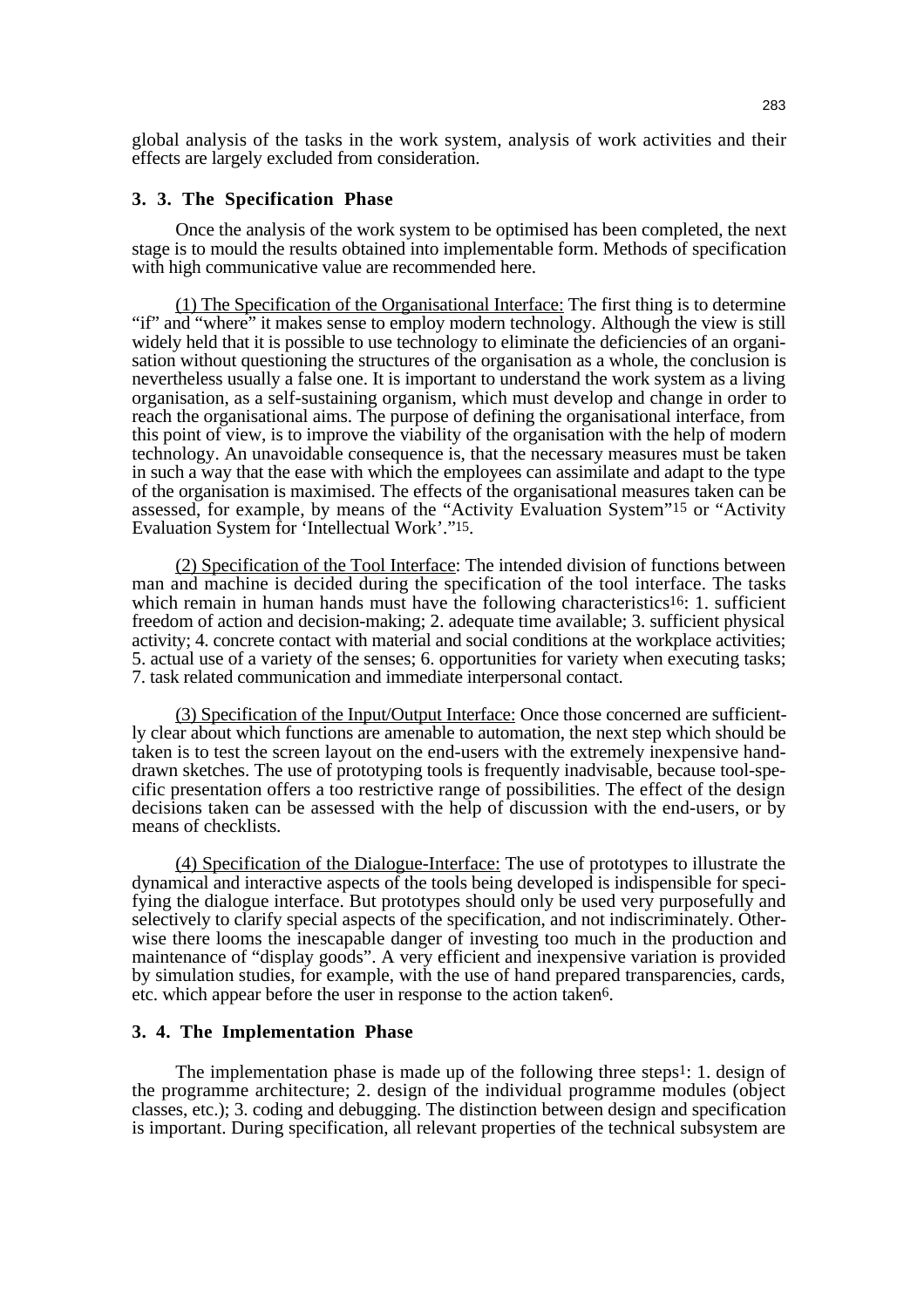defined as precisely as possible. In the implementation phase all care must be taken to ensure that the technical subsystem being developed has these properties to the greatest possible extent. It is pure software expertise which is of primary importance here.

#### **3. 5. The Trial and Assessment Phase**

Once a working version is available, it can be put to test in usability studies ("useoriented benchmark tests"11) in concrete working situations. This is the first place where it is possible to clarify the problems with the actual organisational and technical environment. By contrast to laboratory studies, field studies take into account the aspect of "ecological validity"6. Trials with real work tasks make it possible to check and assess the degree to which the planned organisational ideal has been reached. Although video is the data recording medium preserving the most information, a combination of log-files and direct protocolling makes a good compromise between performance and economy.

# **4. A Participatory Concept for Software Development**

## **4. 1. Embarking on the Global Optimisation Cycle**

The type of software to be developed has proved to be one of the essential factors governing software development. The global optimisation cycle begins at Start-A of Fig. 2 when developing completely new software and at Start-B in the case of further development and refinement of existing software. Different concept-specific local optimisation cycles are used to optimise specific work tasks, depending on the particular type of the project at hand. It is up to the project management to settle on the actual procedure and this decision is reflected in the development form chosen.

## **4. 2. Global and Local Optimisation Cycles**

The use of optimisation cycles in software development procedures depends on the following conditions being met<sup>10</sup>: "1. A modified project management model, which guarantees above all communication between those concerned and the developers. 2. Computer supported version and documentation management, which includes also the results of evaluation and current criticism. 3. Informing all those involved about the project's aims and the peculiarites of the procedure, as well as training the employees concerned. 4. The fundamental willingness of the developers to produce incomplete software and to accept critique of it. 5. The expansion of the expertise of the developer beyond purely data processing technology as regards measures in work structuring. 6. The use of a largely integrated software tool environment, which supports the developer in repeated preparation and modification of the software. 7. The preparedness of all persons involved to learn throughout the course of the project." Even if we assume that all the conditions listed are more or less fulfilled, there still remains the question of how to actually carry out the software development project. In order to reach the goals of a work-oriented design concept the first project phases (requirements analysis and definition; Quadrant-I in Fig. 2) should be replete with a range of optimisation cycles.

Simple and fast techniques for involving users are discussion groups with various communication aids (metaplan, layout sketches, "screen-dumps", scenarios, etc.14), questionnaires for determining the attitudes, opinions and requirements of the users, the "walk-through" technique, as well as targeted interviews aimed at a concrete analysis of the work environment. Very sound simulation methods (e. g. scenarios, "Wizard of Oz" studies) are available for developing completely new systems without requiring any special hardware or software.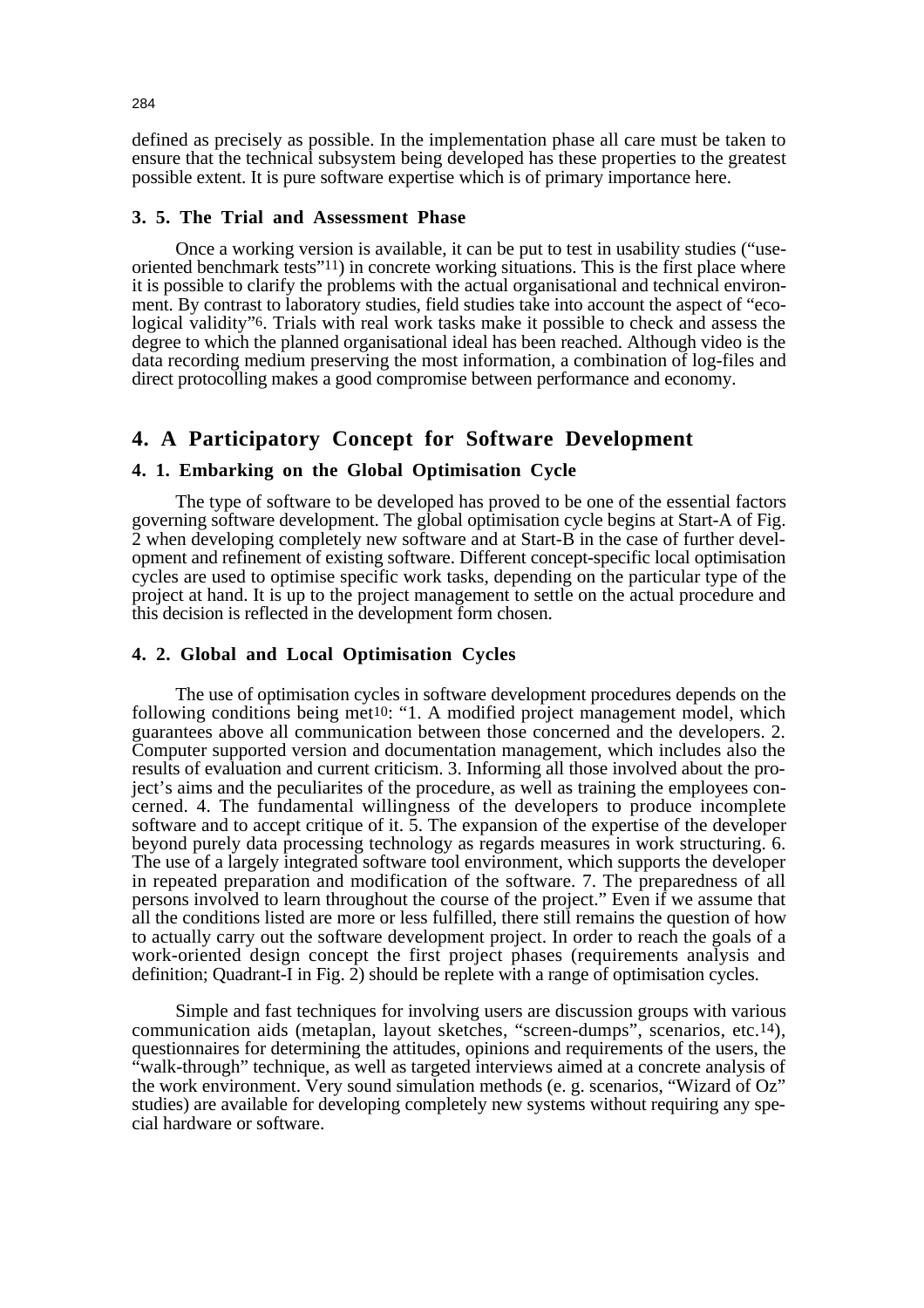

**Figure 2** Flow chart for a participatory software development model showing the local optimisation cycles within and between individual quadrants (I - IV)3, 5.

## **5. Conclusion**

One of the principal problems of traditional software development lies in the fact that those who have been primarily involved in software development to date have not been willing to recognise that software development is, in most cases, mainly a question of task, job and/or organisational planning. Were software development to be approached from such a perspective, it would be planned from the beginning to engage experts in occupational and organisational planning in the process of software design. The global optimisation cycle can be subdivided into four regions: the region where requirements are determined (Quadrant I), the region of specification (Quadrant II), the region

285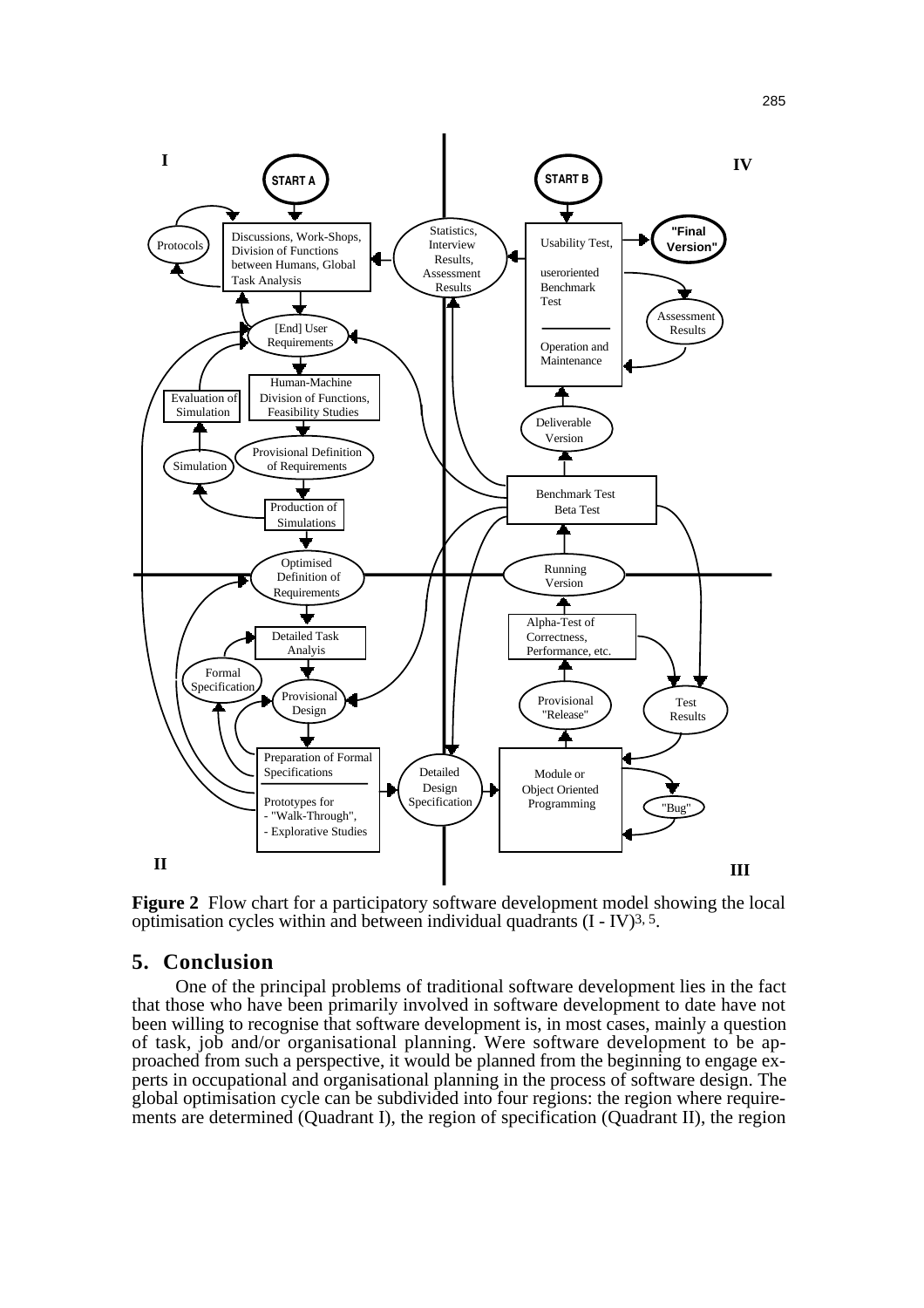of implementation (Quadrant III) and the region of application and maintenance (Quadrant IV). An appropriate investment in optimisation in Quadrants I and II not only helps to reduce the total cost (development costs and application costs), but also leads to optimally adapted hardware and software solutions. This is due to the fact that all subsequent users are involved at least through representatives, and can therefore incorporate their relevant knowledge into the design of the work system. As more effort is expended on optimisation in the first quadrants, so less is needed in Quadrant IV. But first and foremost, we must start learning to plan jointly technology, organisation and the application of human qualification. Technology should be viewed as one way of providing the opportunity to organise our living and working environments in a manner which is better suited to human needs.

# **References**

- 1. B.W. Boehm, T. Gray and T. Seewaldt, "Prototyping versus specifying: a multiproject experiment", IEEE Transactions on SE **10(3)**, 224-236 (1981).
- 2. B.W. Boehm, "Software Engineering Economics", Englewood (1981).
- 3. B.W. Boehm, "A spiral model of software development and enhancement", Computer (May) 61-72 (1988).
- 4. C.E.C. Commission of the European Communities, "Science, Technology and Societies: European Priorities. Results and Recommendations of the FAST II Programme", Summary Report. Directorate-General Science, Research and Development, Brussels (1989).
- 5. J. Grudin, S.F. Ehrlich and R. Shriner, "Positioning Human Factors in the User Interface Development Chain", Proceedings of CHI + GI (Toronto, 5th - 9th April 1987). New York, 125-131 (1987).
- 6. C-M. Karat, "Cost-Benefit Analysis of Iterative Usability Testing", Human-Computer Interaction - INTERACT '90. (D. Diaper et al., ed.) Amsterdam, 351-356 (1990).
- 7. L. Macaulay, C. Fowler, M. Kirby and A. Hutt, "USTM: a new approach to requirements specification", Interacting with Computers **2(1)**, 92-118 (1990).
- 8. M. Mai, "Sprache und Technik", Zeitschrift des Vereins Deutscher Ingenieure für Maschinenbau und Metallbearbeitung **132(7)**, 10-13 (1990).
- 9. J. Nielson, "Big paybacks from 'discount' usability engineering", IEEE Software **7(3)**, 107-108 (1990).
- 10. H. Peschke, "Betroffenenorientierte Systementwicklung", Europäische Hochschulschriften Reihe XLI Informatik Bd./Vol.1, Frankfurt Bern New York (1986).
- 11. M. Rauterberg, "Benutzungsorientierte Benchmark-Tests: eine Methode zur Benutzerbeteiligung bei Standardsoftwareentwicklungen", Reports of the German Chapter of the ACM, Vol. 33 "Software-Ergonomie '91", (D. Ackermann and E. Ulich, eds.) Stuttgart, 96-107 (1991).
- 12. M. Rauterberg, "Participatory Concepts, Methods and Techniques for Optimising Software Development", Work Design and Participatory Systemdevelopment , (P. Brödner, G. Simonis and H-J. Paul, ed.) in press (1992).
- 13. B. Schiemenz, "Kybernetik", Handwörterbuch der Produktionswissenschaft (W. Kern, ed.), Stuttgart, 1022-1028 (1979).
- 14. P. Spinas and D. Ackermann, "Methods and Tools for Software Development: Results of Case Studies", Man-Computer Interaction Research MACINTER-II, (F. Klix, N. Streitz, Y. Waern and H. Wandke, eds.) Amsterdam, 511-521, (1989).
- 15. E. Ulich, "Arbeitspsychologie", Stuttgart, Poeschel (1991).
- 16. M. Zölch and H. Dunckel, "Erste Ergebnisse des Einsatzes der 'Kontrastiven Aufgabenanalyse'", Reports of the German Chapter of the ACM, Vol. 33 "Software-Ergonomie '91", (D. Ackermann and E. Ulich, eds.) Stuttgart, 363-372 (1991).

286